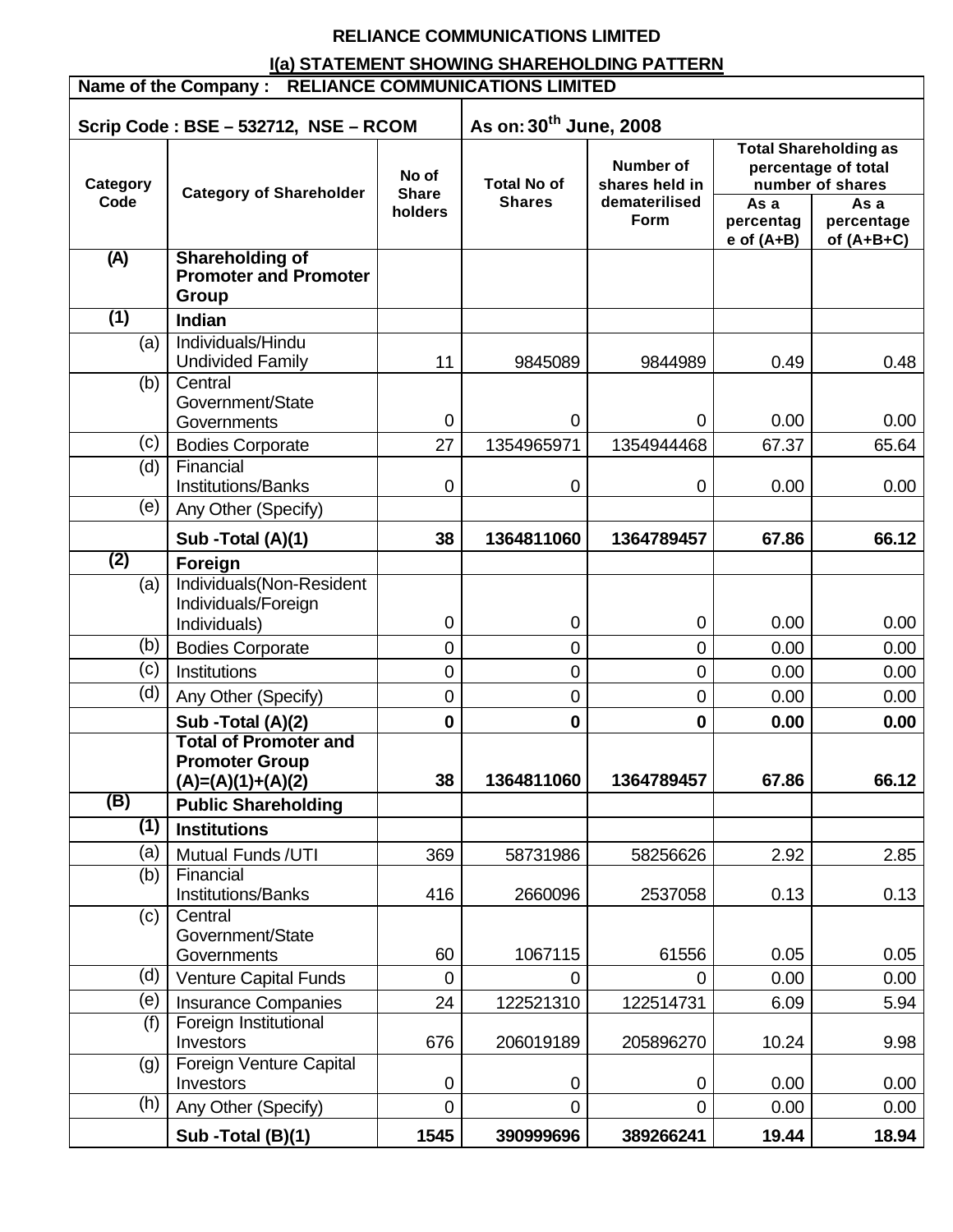## **RELIANCE COMMUNICATIONS LIMITED**

# **SHAREHOLDING PATTERN AS ON 30th June, 2008**

| (2)            | <b>Non-Institutions</b>                         |         |            |            |        |        |
|----------------|-------------------------------------------------|---------|------------|------------|--------|--------|
| (a)            | <b>Bodies Corporate</b>                         | 8927    | 44078021   | 43383812   | 2.19   | 2.14   |
| (b)            | Individual                                      |         |            |            |        |        |
|                | shareholders holding                            |         |            |            |        |        |
|                | nominal share capital                           |         |            |            |        |        |
|                | up to Rs.1Lakh.                                 | 2019366 | 182783277  | 138170545  | 9.09   | 8.86   |
|                | ii. Individual                                  |         |            |            |        |        |
|                | shareholders holding                            |         |            |            |        |        |
|                | nominal share capital<br>in excess of Rs.1Lakh. | 153     | 15701379   | 9597536    | 0.78   | 0.76   |
| (c)            | Any Other (Specify)                             |         |            |            |        |        |
|                | NRIs/OCBs                                       | 20271   | 12694476   | 8474717    | 0.63   | 0.62   |
|                |                                                 |         |            |            |        |        |
|                | Sub - Total (B)(2)                              | 2048717 | 255257153  | 199626610  | 12.69  | 12.37  |
|                | <b>Total Public</b>                             |         |            |            |        |        |
|                | Shareholding                                    | 2050262 | 646256849  | 588892851  | 32.14  | 31.31  |
|                | $B=(B)(1)+(B)(2)$                               |         |            |            |        |        |
|                | TOTAL $(A) + (B)$                               | 2050300 | 2011067909 | 1953682308 | 100.00 | 97.43  |
| $\overline{C}$ | <b>Shares held by</b>                           |         |            |            |        |        |
|                | <b>Custodians and against</b>                   |         |            |            |        |        |
|                | which Depository                                |         |            |            |        |        |
|                | <b>Receipts have been</b><br>issued             |         | 52958972   | 52958972   | 0.00   | 2.57   |
|                | <b>GRAND TOTAL</b>                              |         |            |            |        |        |
|                | $(A)+(B)+(C)$                                   | 2050301 | 2064026881 | 2006641280 | 100.00 | 100.00 |
|                |                                                 |         |            |            |        |        |

#### **I(b) Statement showing shareholding of persons belonging to the category "Promoter and Promoter Group"**

| Sr.<br>No.      | Name of the shareholder                                                                    | No of shares | Shares as a percentage of total<br>number of shares{i.e., Grand Total<br>(A)+(B)+(C) indicated in statement<br>at para(I)(a) above} |
|-----------------|--------------------------------------------------------------------------------------------|--------------|-------------------------------------------------------------------------------------------------------------------------------------|
|                 | <b>AAA Communication Private Limited</b>                                                   | 1308110172   | 63.37                                                                                                                               |
| $\overline{2}$  | <b>Reliance Capital Limited</b>                                                            | 18461758     | 0.89                                                                                                                                |
| 3               | Sonata Investments Limited                                                                 | 13775000     | 0.67                                                                                                                                |
| 4               | Reliance Innoventures Private Limited                                                      | 11529001     | 0.56                                                                                                                                |
| 5               | Smt. Kokila D. Ambani                                                                      | 4665227      | 0.23                                                                                                                                |
| 6               | Hansdhwani Trading Company Pvt. Ltd                                                        | 3000040      | 0.15                                                                                                                                |
| 7               | Shri Anil D. Ambani                                                                        | 1859171      | 0.09                                                                                                                                |
| 8               | Master Jaianmol A. Ambani<br>(through Father and natural guardian Shri<br>Anil D. Ambani)  | 1669759      | 0.08                                                                                                                                |
| 9               | Smt. Tina A. Ambani                                                                        | 1650832      | 0.08                                                                                                                                |
| 10 <sup>°</sup> | Reliance General Insurance Co Ltd                                                          | 90000        | 0.00                                                                                                                                |
| 11              | Master Jaianshul A. Ambani<br>(through Father and natural guardian Shri<br>Anil D. Ambani) | 100          | 0.00                                                                                                                                |
|                 | <b>TOTAL</b>                                                                               | 1364811060   | 66.12                                                                                                                               |